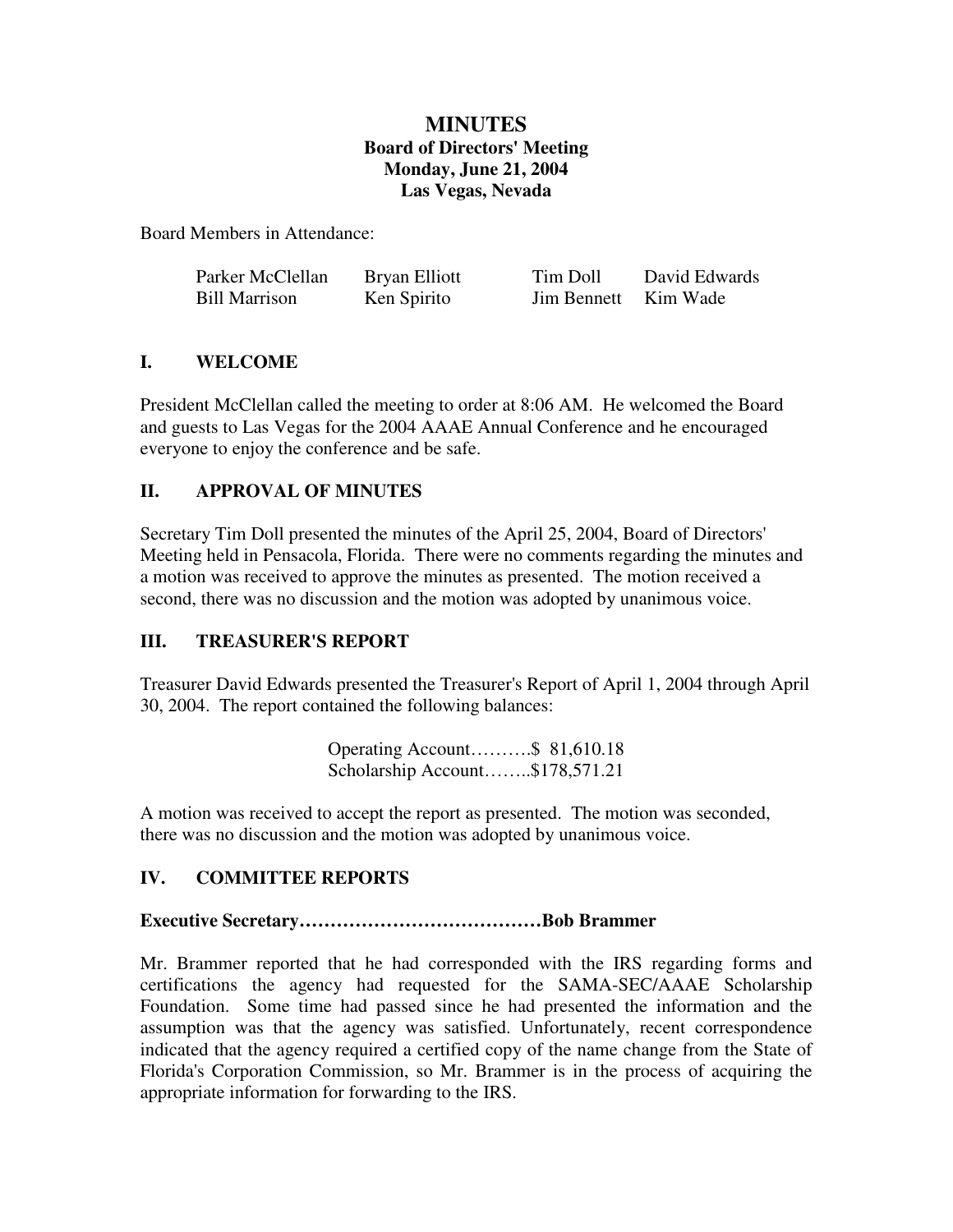In regard to the State of Florida Corporate Certification, Mr. Brammer reported that he had successfully recertified the SAMA/SEC-AAAE Scholarship Foundation that had not been accomplished since the former registered agent retired in 1998. He also reported that a resolution would be presented during the course of the General Membership Meeting appointing Mr. Parker McClellan as the new registered agent. A question was posed regarding the responsibilities and liability of a registered agent. Mr. Brammer knew of no responsibilities or liabilities in regard to the post, only that a resident of the State of Florida was required to be the registered agent because the Foundation is incorporated in that State.

#### **2004 SEC-AAAE Finance & Administration Conference…………………………Michael Laven, Co-Chairman Chris Brown, Co-Chairman**

Mr. Laven and Mr. Brown were not in attendance. Mr. Elliott presented a check from AAAE for \$21,508 for deposit representing profits from the Conference. He reported that registrations were off from the previous year, but sponsorships were up.

#### **2004 SEC-AAAE Annual Conference……………..Frank Miller, Chairman**

Mr. Edwards reported on behalf of Mr. Miller in regard to the great success of the Pensacola Conference and he noted the Conference has generated approximately \$96,000.00 in profits. Mr. Miller received an ovation for his outstanding contribution to the Association.

### **2005 SEC-AAAE Finance &……………………...Chris Brown Administration Conference Diana Lewis**

Mr. Elliott reported that the Conference would be held January 30-February 3, 2005. Room rates are tentatively \$179 single or double occupancy at the Hilton Naples Towers, in Naples, Florida.

#### **2005 SEC-AAAE Annual Conference……………...Tim Doll, Chairman**

Mr. Doll reported that a contract had been signed with the Little Rock Peabody and the conference would be held April 10-12, 2005. Room rates are \$125 single or double occupancy. He requested everyone to mark their calendars and set their budgets for attendance.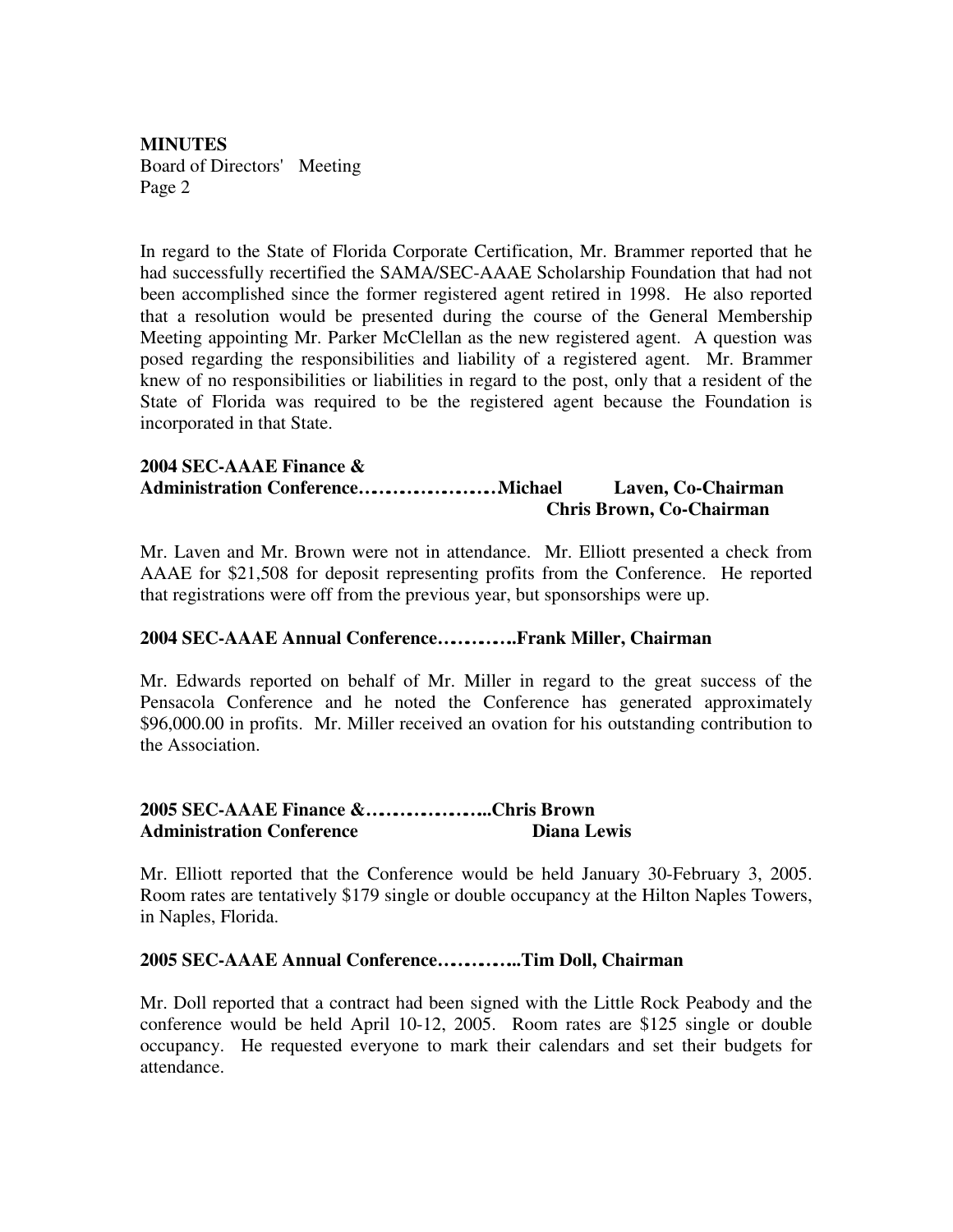### **2006 SEC-AAAE Annual Conference…………….Chuck Henderson, Chairman**

Mr. Henderson was not in attendance.

#### **2007 SEC-AAAE Annual Conference…………….Tommy Bibb, Chairman**

Mr. Bibb was not in attendance.

#### **2008 SEC-AAAE Annual Conference…………….. Lew Bleiweis, Chairman**

Mr. Bleiweis was not in attendance. Mr. Brammer reported that Mr. Blieweis was in negotiation with Louisville hotel firms and should secure a contract within 30-days.

### **Membership Committee……………………………Kim Wade, Co-Chairman Chuck Henderson, Co-Chairman**

Mr. Henderson was not in attendance. Ms. Wade reported that 53 new members had been secured through the membership campaign.

#### **Professional Education Committee………………..Wayne Shank, Chairman**

Mr. Shank reported that eight A.A.E. oral boards were being held during the course of this conference and SEC-AAAE has four of them. He thanked the members for their invaluable assistance in serving on the boards.

#### **Mentor Subcommittee…..………………….Tommy Bibb, Chairman**

Mr. Bibb was not in attendance.

### **General Aviation Committee……………………Bill Marrison, Co-Chairman Nina Demeo, Co-Chairman**

Mr. Marrison noted the committee had nothing to report at this time.

| Spirito, Co-Chairman      |
|---------------------------|
| Lew Bleiweis, Co-Chairman |

Mr. Spirito reported that the committee was about ready to award two scholarships to Auburn and one to Louisiana Tech.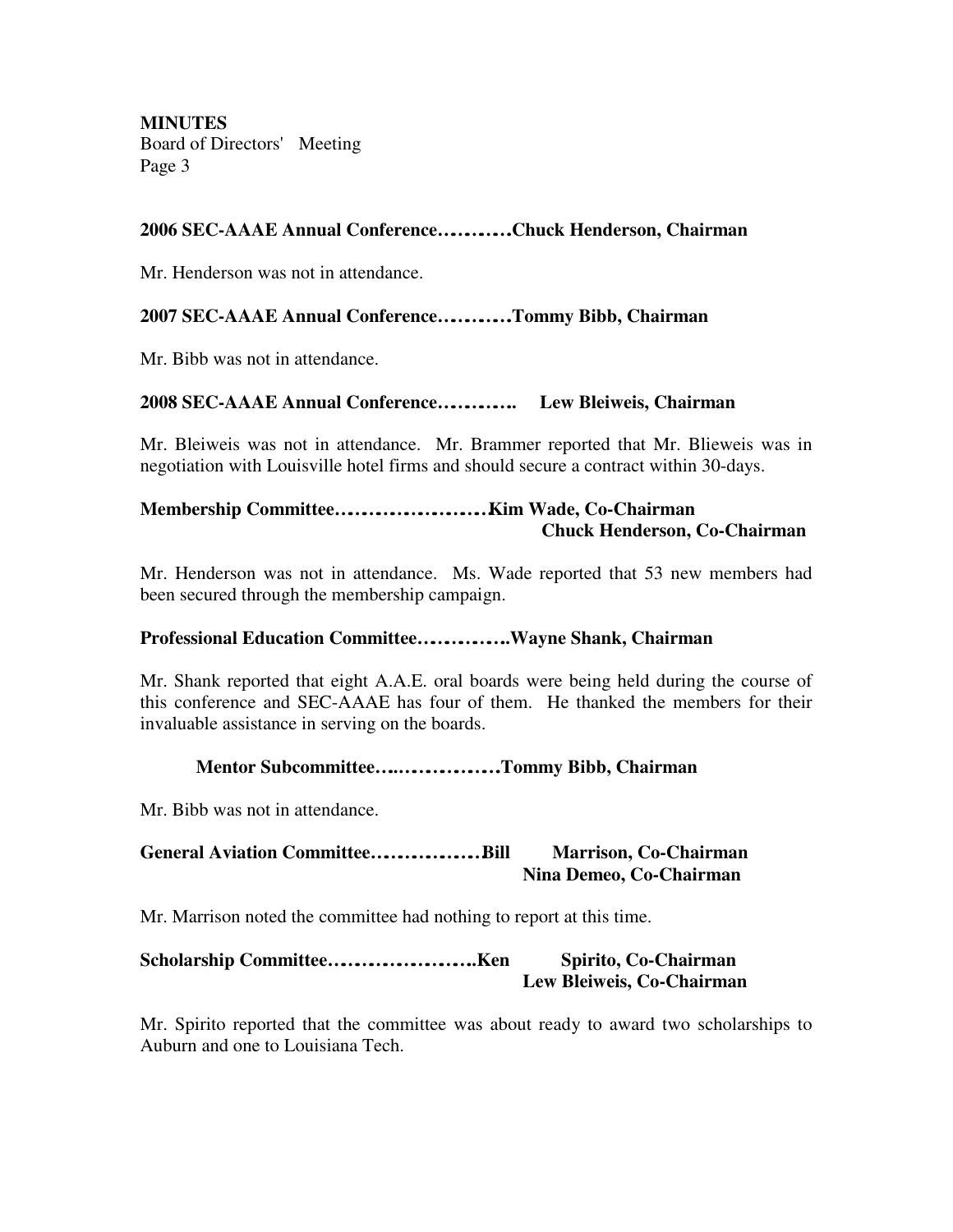### **C.M./ACE Scholarship Subcommittee… .Tommy Bibb, Chairman**

Mr. Bibb was not in attendance.

## **Corporate Liaison Committee…………………...Heather Chaney, Co-Chairman Bryan Elliott, Co-Chairman**

Ms. Chaney was not in attendance. Mr. Elliott reported that Mr. Bennett and Ms. Chaney would continue with this committee next year.

### **Executive Emeritus Committee…………………..Morgan Rankin, Chairman**

Mr. Rankin was not in attendance. Mr. Brammer reported that no members had requested Executive Emeritus status at the time of this meeting.

### **Nominations Committee………………………….Patrick Graham, Chairman**

Mr. Graham had nothing to report at this time.

## **Web Master's Report…………………………….Heather Chaney, Co-Chairman Tommy Bibb, Co-Chairman**

Mr. Bibb and Ms. Chaney were not in attendance. Mr. Doll reported the hosting of the web site had been moved from ArkansasWeb.com to AAAE. He remarked on the advantages of that arrangement and recommended that the maintenance of the site be transferred to Virtual Marketing Group of Charleston, South Carolina. Following discussion, a motion was received to proceed with the changes as presented. The motion received a second, there was no further discussion and the motion was adopted by unanimous voice.

#### **Resolutions and Bylaws…………………………..Bob Brammer, Chairman**

Mr. Brammer presented a bylaws change for the SAMA-SEC-AAAE Scholarship Foundation appointing Parker McClellan as the registered agent of the corporation. He noted that the change required a vote in the affirmative by the general membership that would follow this Board of Directors' Meeting.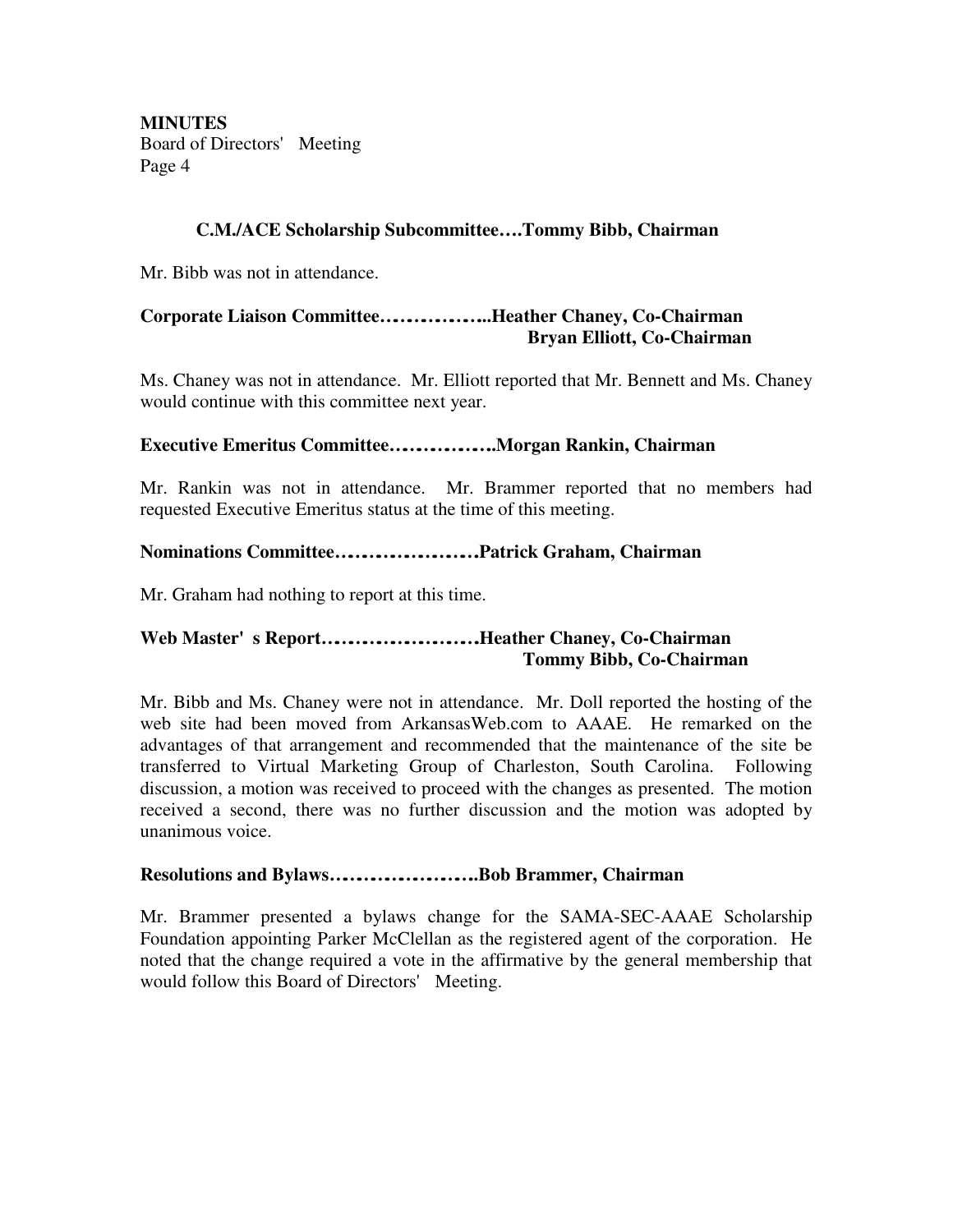## **V. OLD BUSINESS**

### **Status of Natural Disaster Symposium………….Ken Spirito, Chairman**

Mr. Spirito reported that his committee is in the beginning stages of organizing the workshop to be held April 9 and 1/2 day on April 10, 2005. Mr. Sprito is working with FEMA and other organizations to create an agenda and speakers.

### **Travel Policy………………………………………Bob Brammer, Chairman**

Mr. Brammer reported that a revised travel policy was included in the Board Member Packet and he called for comments. He also noted that policies required the approval of the General Membership and if the Board approved the policy as presented, it could be moved to the General Membership for approval immediately following the Board of Directors' Meeting. Following discussion, the Board, by consensus, opted to move the policy to the General Membership for approval.

### **Investment Policy…………………………………David Edwards, Chairman**

President McClellan reported Mr. David Edwards, Ms. Sue Stevens and Mr. Scott Brockman will chair an ad-hoc committee to revisit the investment policy next year.

## **VI. NEW BUSINESS**

Mr. McClellan reported that during the course of the AAAE Officers' Meeting, it was proposed that three at-large AAAE board positions be created for those individuals who are mobile in the industry. Also, the Executive Committee would have one at-large position that would be supported by three chapters as opposed to one. The board positions could be filled by  $A.A.E.'$  s o $C.M.'$  s. More information will be forthcoming from AAAE in the near future.

Ms. Kelly Johnson made a request on behalf of the AAAE Scholarship Foundation for the Chapter to donate to the Greg Isabel Endowment. Following discussion, it was recommended to establish a goal of \$100,000 over the next five years to the Isabel Endowment, \$25,000 to be provided in the first year, remaining balance subject to annual budget approvals and an additional \$20,000 contribution to the AAAE Scholarship Foundation specifically earmarked to benefit the Chapter. The recommendation was placed in the form of a motion. The motion received a second, there was no further discussion and the motion was adopted by unanimous voice.